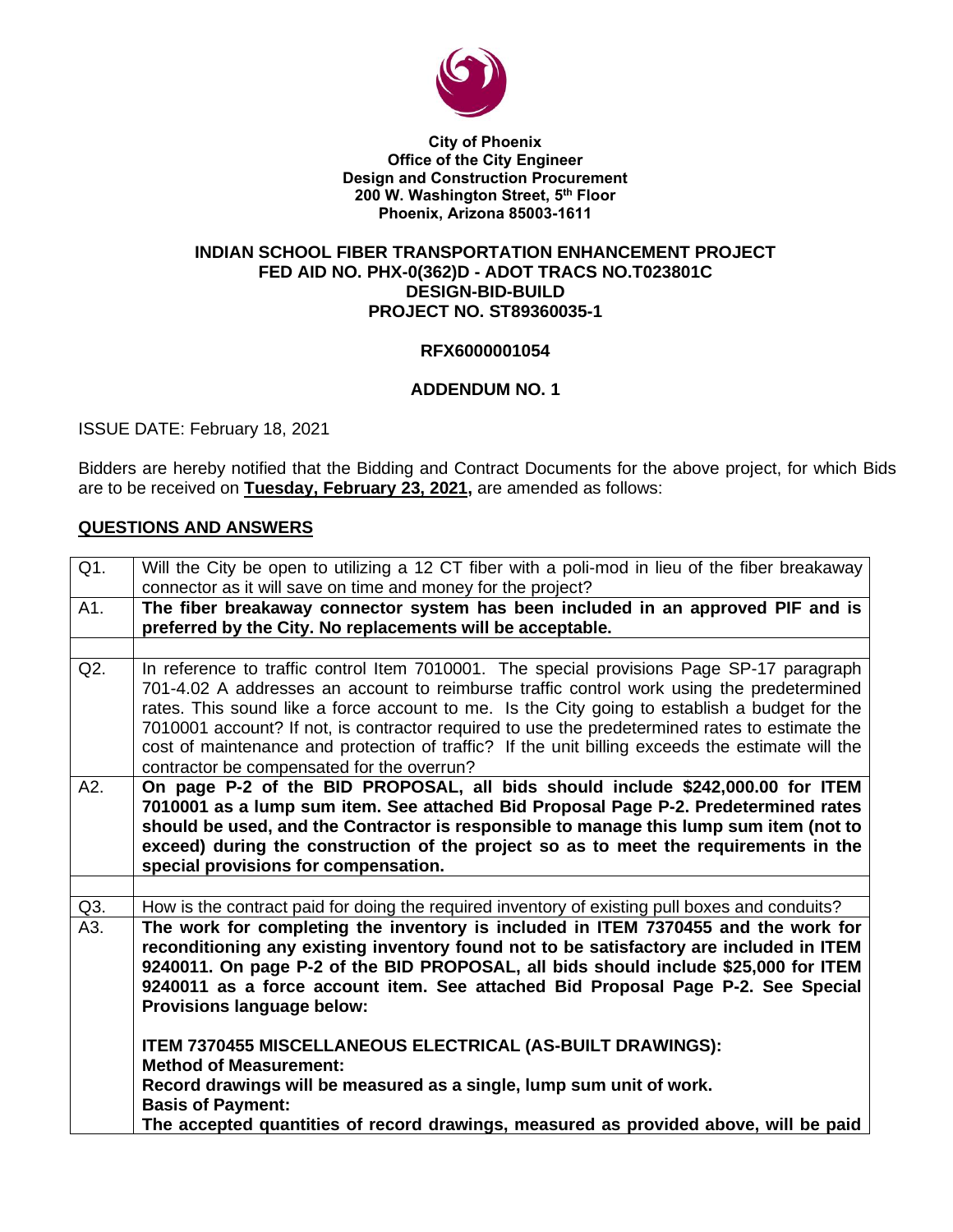|     | for at the contract lump sum price, which price shall be full compensation for the work,<br>including all related work required for an approved set of record drawings.                                                                                                                                                                                                                                                                                      |  |  |  |  |  |  |  |  |
|-----|--------------------------------------------------------------------------------------------------------------------------------------------------------------------------------------------------------------------------------------------------------------------------------------------------------------------------------------------------------------------------------------------------------------------------------------------------------------|--|--|--|--|--|--|--|--|
|     | ITEM 9240011 FORCE ACCOUNT WORK (PULL BOX AND CONDUIT RECONDITIONING):<br><b>Method of Measurement:</b>                                                                                                                                                                                                                                                                                                                                                      |  |  |  |  |  |  |  |  |
|     | FORCE ACCOUNT WORK (Pull Box and Conduit Reconditioning) will be measured as<br>separate units of work under ITEM 9240011.                                                                                                                                                                                                                                                                                                                                   |  |  |  |  |  |  |  |  |
|     | <b>Basis of Payment:</b><br>The accepted quantities of FORCE ACCOUNT WORK (Pull Box and Conduit<br>reconditioning), measured as provided above, will be paid at the contract unit price and                                                                                                                                                                                                                                                                  |  |  |  |  |  |  |  |  |
|     | in accordance with Section 109.04 (D) Force Account of the Standard Specifications.                                                                                                                                                                                                                                                                                                                                                                          |  |  |  |  |  |  |  |  |
| Q4. | There are some locations that call out for 12 SMFO without a breakaway connector. How are<br>the 12 SMFO being paid for at these locations?                                                                                                                                                                                                                                                                                                                  |  |  |  |  |  |  |  |  |
| A4. | See item 2 of SECTION II - SUBMITTALS edit below.                                                                                                                                                                                                                                                                                                                                                                                                            |  |  |  |  |  |  |  |  |
| Q5. | Item 13, the bid schedule calls out for a quantity of 1 each. However, on page S.P.-39 it states<br>that one switch is to be install in two different locations should the quantity be 2 each or will the<br>item just over run?                                                                                                                                                                                                                             |  |  |  |  |  |  |  |  |
| A5. | See item 2 of SECTION I - INFORMATIVE edits below.                                                                                                                                                                                                                                                                                                                                                                                                           |  |  |  |  |  |  |  |  |
| Q6. | I did not see a detail in the plans as to how the new conduits will be routed at locations where<br>there is new (4) 1.25" conduits entering the existing controller cabinets. Can more detail on<br>this be provided for these locations?                                                                                                                                                                                                                   |  |  |  |  |  |  |  |  |
| A6. | No new conduits will be connecting to existing controller cabinets. New conduits will be<br>routed into replaced home run pull boxes as shown on No. 7E Pull Box Installation<br>Details. Connections into the controller cabinets will utilize existing conduit as shown<br>on Cabinet Installation Detail.                                                                                                                                                 |  |  |  |  |  |  |  |  |
| Q7. | Construction Note 1, 14 and 31 state to install per details, however, there are several conduit<br>installation details to choose from. Is the contractor supposed to determine the installation<br>method (trenching or boring) they see best fit for each area?                                                                                                                                                                                            |  |  |  |  |  |  |  |  |
| A7. | Yes, the Contractor is to determine the installation method (trenching or boring) they<br>see best fit for each area to meet the project quantity assumptions.                                                                                                                                                                                                                                                                                               |  |  |  |  |  |  |  |  |
| Q8. | For Construction Note 26 are we to assume that all existing No. 9's will need 5" J-Hooks? This<br>can't be determined until the inventory has been completed and is typically work that is<br>covered under force account or time & materials basis. Please advise.                                                                                                                                                                                          |  |  |  |  |  |  |  |  |
| A8. | Include installation of J-Hooks as required by inventory findings in force account ITEM<br>9240011. See item 3 of SECTION I - INFORMATIVE edits below.                                                                                                                                                                                                                                                                                                       |  |  |  |  |  |  |  |  |
| Q9. | With all of the potholing in the asphalt that will need to happen, will the contractor be required<br>to microseal the pavement? If so, can this be added as a separate line item or as an<br>allowance?                                                                                                                                                                                                                                                     |  |  |  |  |  |  |  |  |
| A9. | Per Street Pavement Cut Policy, Arterials and Collectors require microseal for<br>potholing.                                                                                                                                                                                                                                                                                                                                                                 |  |  |  |  |  |  |  |  |
|     | <b>POTHOLING.</b> Standard potholing (more than one pothole per project) that requires backfill and<br>compaction will be required to adhere to the above-mentioned asphalt resurfacing treatments.<br>Permit fee and bond will be calculated using the cut area. Keyhole coring and pinhole potholing<br>(cathodic protection) will be an exception for required pavement treatments provided the<br>diameter of the pavement cores are less than two feet. |  |  |  |  |  |  |  |  |
|     | <b>POTHOLES</b>                                                                                                                                                                                                                                                                                                                                                                                                                                              |  |  |  |  |  |  |  |  |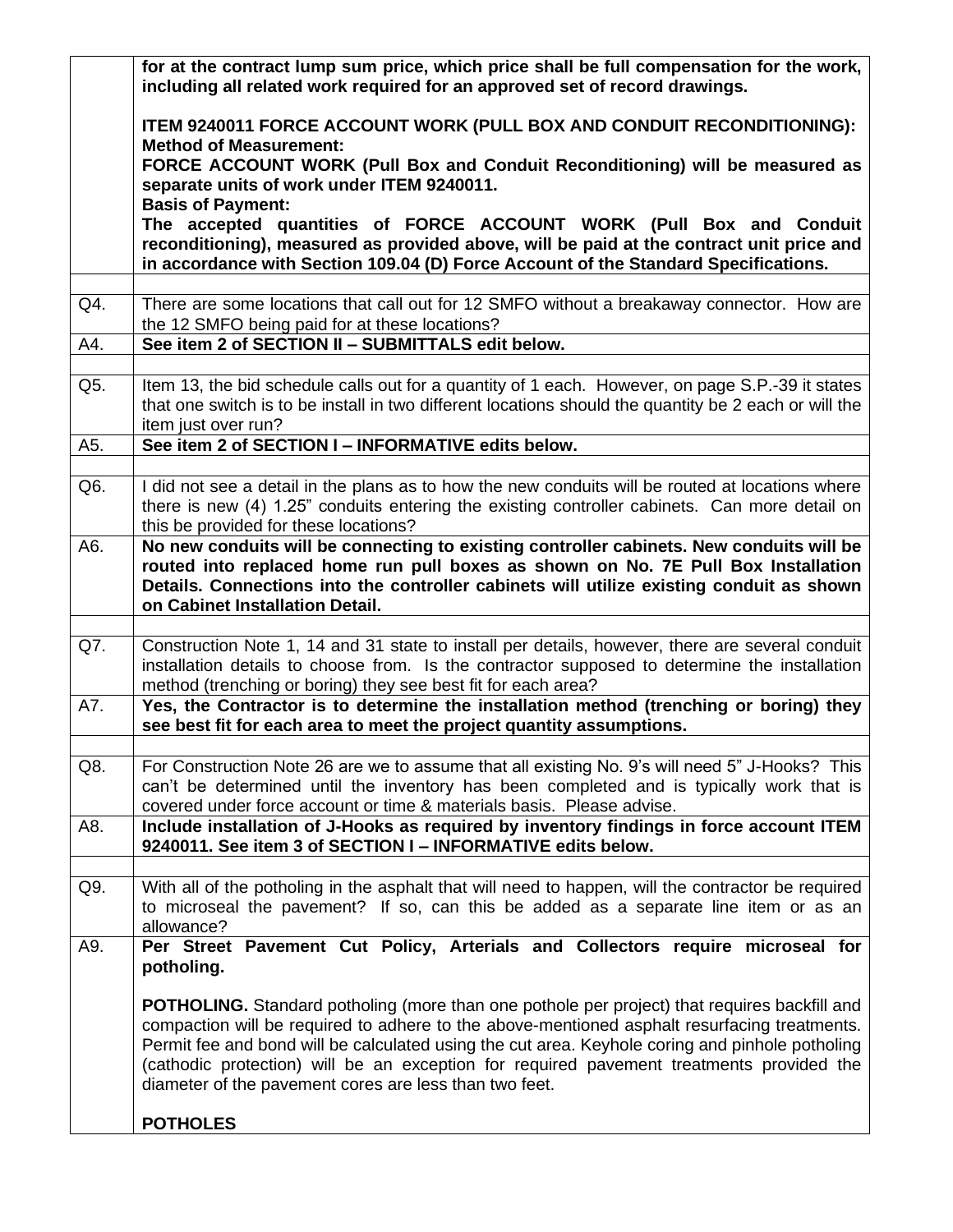|      | ONE PER PROJECT, 2 FT. X 2 FT. MORE THAN ONE POTHOLE ABOVE DESCRIPTION IS<br>APPLICABLE.                                                                                                                                                                                      |
|------|-------------------------------------------------------------------------------------------------------------------------------------------------------------------------------------------------------------------------------------------------------------------------------|
|      | See item 4 of SECTION I – INFORMATIVE edits below with regard to estimation.                                                                                                                                                                                                  |
|      |                                                                                                                                                                                                                                                                               |
| Q10. | Provide the technical requirements and quantities for Small Form-Factor Pluggable (SFP)<br>transceivers that are required for bid item 7370424 layer 3 switch. The listed switch has 16<br>SFP slots for 100mb/ 1 gigabit SFP and 4 SFP slots for 1 gigabit / 10 gigabit SFP. |
| A10. | See item 5 of SECTION I - INFORMATIVE edits below.                                                                                                                                                                                                                            |

## **SECTION II – SUBMITTALS**

BID PROPOSAL

- 1. Delete Bid Proposal Page P-2 and replace with the attached Bid Proposal Page P-2 Addendum 1
- 2. The quantity for the 12 SMFO CABLE between the City of Glendale No. 9 pull box and the City of Phoenix No. 9 pull box at Camelback Road on Sheet 28 will be included in BID ITEM M1042007 – ALLOWANCES FOR EXTRA WORK.

### **SECTION I – INFORMATIVE**

1. Delete and Replace:

All references to "ITEM 7010006" as noted on page S.P.-19 and page S.P.-23 shall be replaced with "ITEM 7010001".

2. Delete and Replace:

Scope of Work on Page C.F.B. 1:

Delete: "The Work includes the installation of fiber and pull box infrastructure, a Layer 3 network switch at *two locations*, and connection to City of Phoenix and neighboring agency existing fiber communications cable."

Replace with: "The Work includes the installation of fiber and pull box infrastructure, a Layer 3 network switch at *one location*, and connection to City of Phoenix and neighboring agency existing fiber communications cable."

104 Scope of Work To Be Done on Page S.C.-4:

Delete: "The Work includes the installation of fiber and pull box infrastructure, a Layer 3 network switch at *two locations*, and connection to City of Phoenix and neighboring agency existing fiber communications cable."

Replace with: "The Work includes the installation of fiber and pull box infrastructure, a Layer 3 network switch at *one location*, and connection to City of Phoenix and neighboring agency existing fiber communications cable."

ITEM 7370422 on Page S.C.-4:

Delete: "The work under this item includes furnishing and installing an environmentally hardened Layer 3 Ethernet network page S.P.-39 switch *at Fire Station #54 at Camelback Road and 23rd Avenue and also* at Fire Station #*61 at Indian School Road and 19th Street*."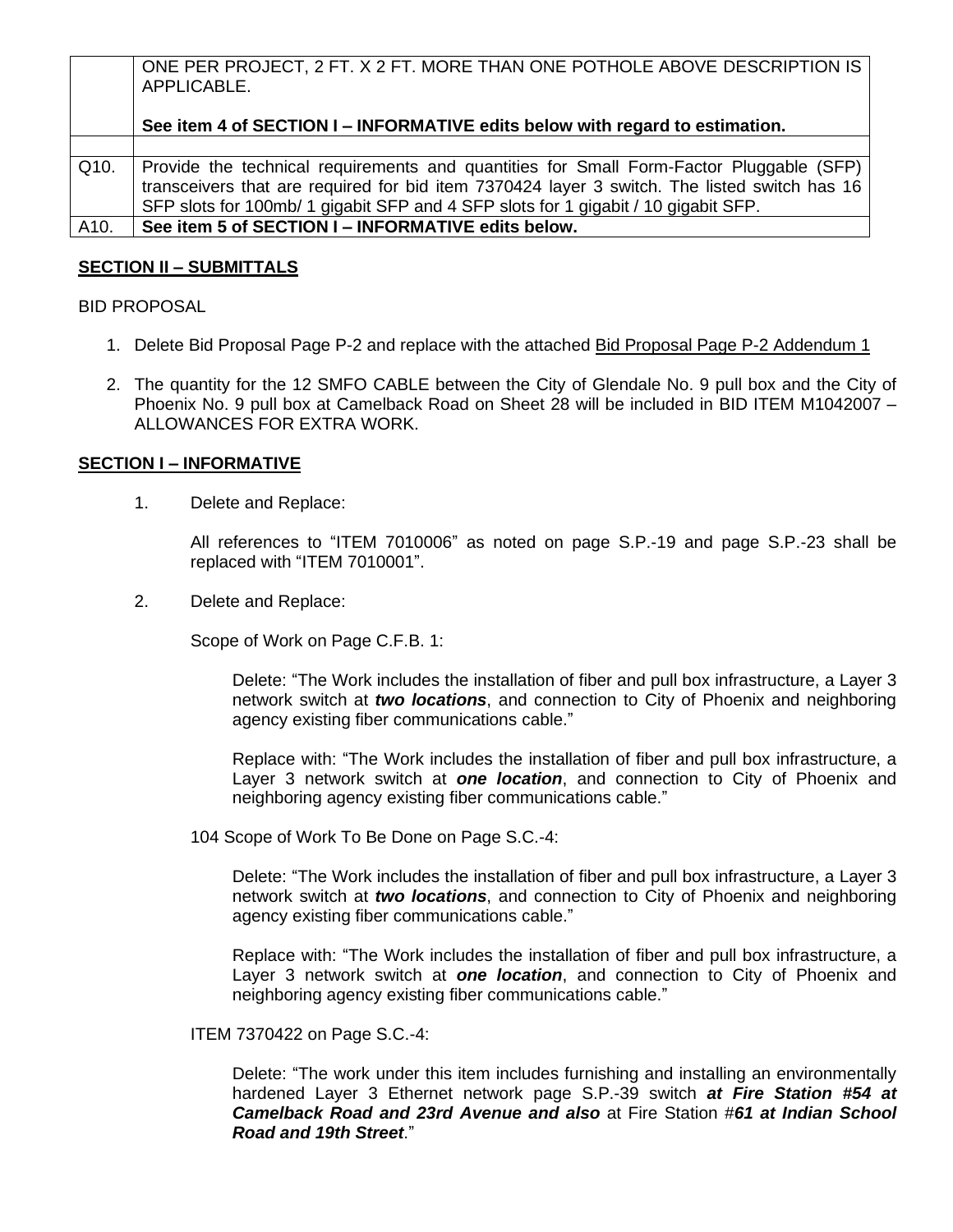Replace with: "The work under this item includes furnishing and installing an environmentally hardened Layer 3 Ethernet network page S.P.-39 switch at Fire Station #*54 at 99th Avenue and Campbell Avenue*."

3. Special Provisions:

Under ITEM 9240011 FORCE ACCOUNT WORK (PULL BOX AND CONDUIT RECONDITIONING): include the following language on page S.P.-47 at the end of Construction Requirements: (A) Pull Box Reconditioning:

"Eight 5" hooks that mount in the 18-hole racks shall be supplied under this item (if none are present)."

4. Special Provisions:

732-5.03 Conduit: of the Standard Specifications is modified to add:

On page S.P.-25 add the bolded/italicized text below where potholing is referenced:

"No additional payment will be made for hand digging*, potholing* and concrete encasement."

SECTION 732 ELECTRICAL UNDERGROUND MATERIAL: of the Standard Specifications is modified to add:

On page S.P.-27 add the bolded/italicized text below where potholing is referenced:

"Locating existing conduit, *potholing to locate existing utilities,* couplings, expansion fittings, core drilling, conduit cleaning, mandrelling, grouting, spall repair, and pavement patching or any aggregate base slurry or microseal specified to meet project or utility company requirements will not be measured."

5. Special Provisions:

Under ITEM 7370422 ELECTRICAL SYSTEM (LAYER 3 NETWORK SWITCH): add the following language on page S.P.-39 at the end of Materials:

"FOR 16-1G BASE SFP PORTS – EtherWAN SFP (Model EX-1250TSP-MB5L-A S, Duplex LC), or approved equal:

- Operating Temperature: -40 to 85°C (-40 to 185°F)
- Connector Type: Duplex LC
- Distance: 20Km
	- o Transmitter (Tx) Optical Output Power: -9 to -3dBm
		- o Receiver Sensitivity: -24dBm
- Cable type: 9/125 μm, Single Mode
- Wavelength: 1310nm
- Regulatory Compliance:
	- o Compliant with Multi-Sourcing Agreement (MSA) Small Form Factor Pluggable (SFP)
	- o Eye Safety: Compliant with Class 1 laser safety requirements EN 60825-1
	- o Environmental: RoHS compliant, lead-free
	- o EMC: FCC part 15, CENELEC EN 55022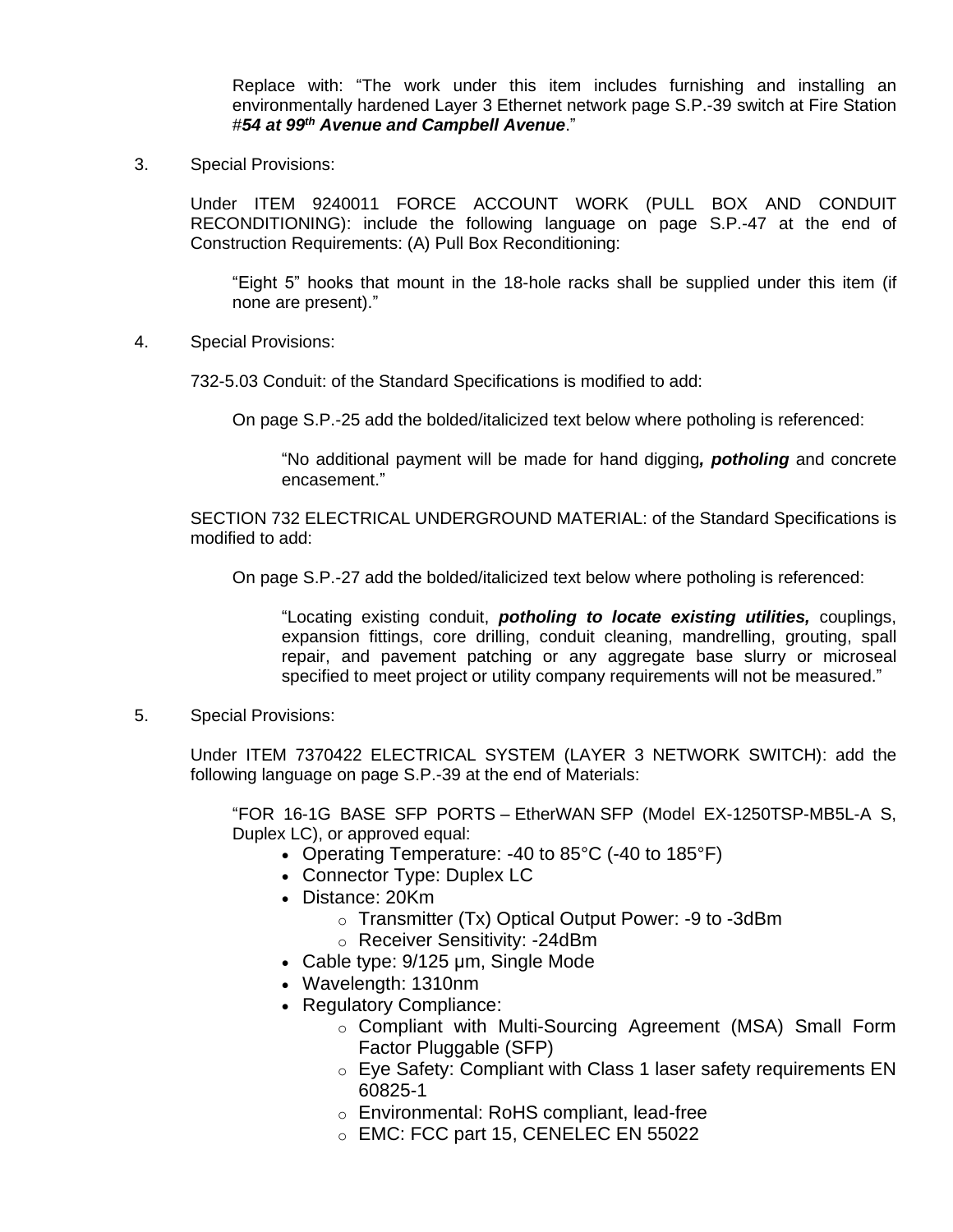• Power Supply Voltage: Single +3.3V

FOR 4-10G BASE SFP PORTS – EtherWAN SFP (Model SFPTIS40M, Duplex LC), or approved equal:

- Operating Temperature: -40 to 85°C (-40 to 185°F)
- Connector Type: Duplex LC
- Distance: 40Km
	- $\circ$  Transmitter (Tx) Optical Output Power: 0.5 to +5dBm
	- o Receiver Sensitivity: -15.5dBm
- Cable type: 9/125 μm, Single Mode
- Wavelength: 1310nm
- Regulatory Compliance:
	- o Compliant with Multi-Sourcing Agreement (MSA) Small Form Factor Pluggable (SFP)
	- o Eye Safety: Compliant with Class 1 laser safety requirements EN 60825-1
	- o Environmental: RoHS compliant, lead-free
	- o EMC: FCC part 15, CENELEC EN 55022
- Power Supply Voltage: Single +3.3V"
- 6. Special Provisions:

7370452 MISCELLANEOUS ELECTRICAL on page S.P.-47 – delete in its entirety.

7. Special Provisions:

Delete and replace Special Provisions Page S.P.-13 – add title as "ADOT SPECIAL PROVISIONS" in advance of line that reads "(701DETRM, 9/29/11)". See revised S.P.-13.

### **NOTE: Bidders must acknowledge receipt of this Addendum by listing the number and date, where provided, on the PROPOSAL P.-1**



# **END OF ADDENDUM**

Attachments: Bid Proposal P-2 Revised (1 page) Special Provisions – page S.P.-13 (1 page)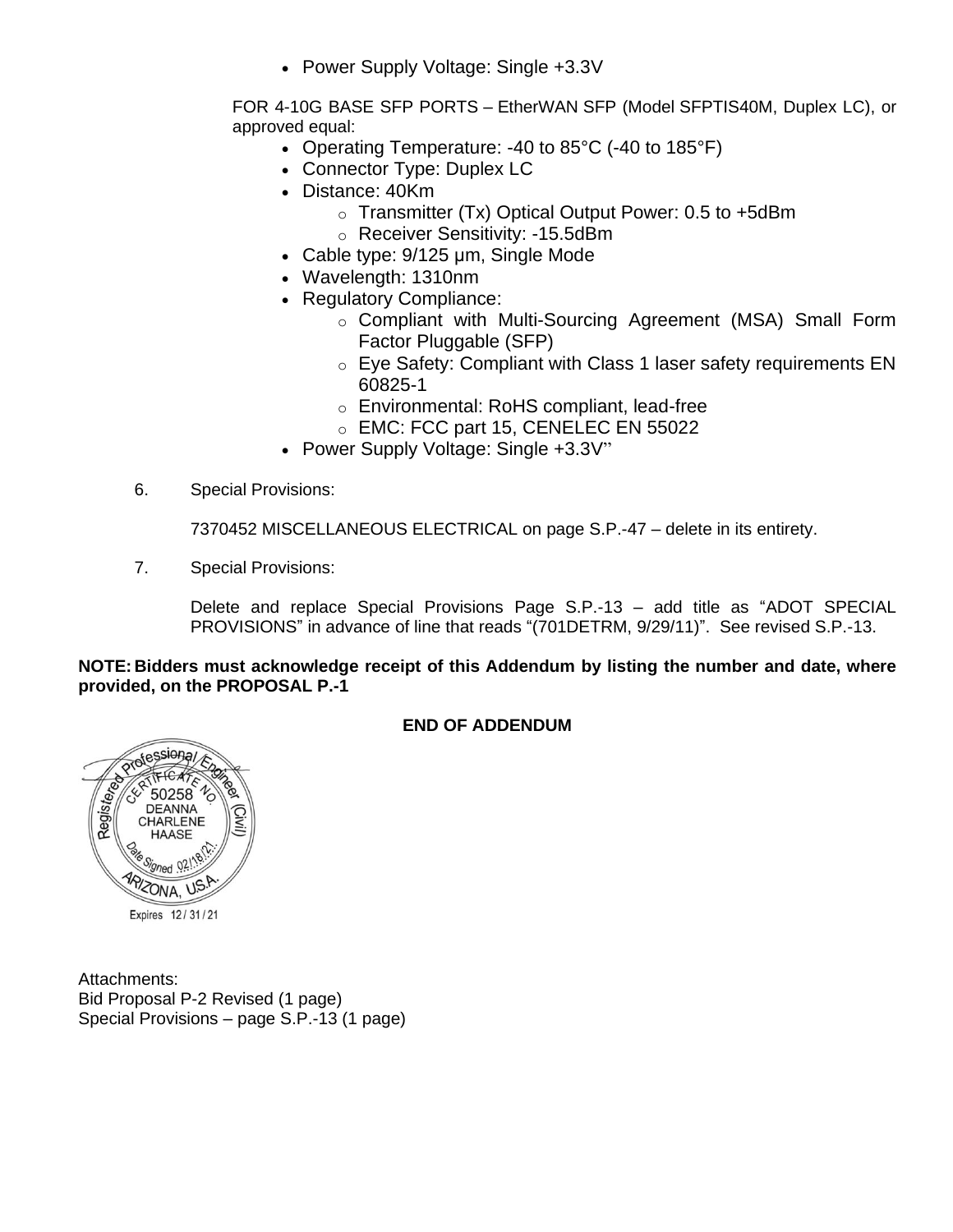#### CITY OF PHOENIX BID PROPOSAL

#### **Project No. ST89360035 Indian School Fiber Transportation Enhancement Project Fed Aid No. PHX-0(362)D - ADOT TRACS No.T023801C**

| Item No. Ref No. |          | <b>Description</b>                                                                | Unit         | <b>Quantity</b> | <b>Unit Price</b> | <b>Total</b> |
|------------------|----------|-----------------------------------------------------------------------------------|--------------|-----------------|-------------------|--------------|
| $\mathbf{1}$     | 7010001  | MAINTENANCE AND PROTECTION OF TRAFFIC                                             | <b>L.SUM</b> | $\mathbf{1}$    | \$242,000.00      | \$242,000.00 |
| 2                | 7320292  | ELECTRICAL CONDUIT (2 - 1.25") (PVC OPEN TRENCH)                                  | L.FT.        | 9,860           | $\mathbb{S}$      | \$           |
| 3                | 7320293  | ELECTRICAL CONDUIT QUADDUCT (4 - 1.25") (PVC OPEN<br>TRENCH)                      | L.FT.        | 1,275           | \$                | \$           |
| $\overline{4}$   | 7320296  | ELECTRICAL CONDUIT (2 - 1.25") (HDPE DIRECTIONAL DRILL)                           | L.FT.        | 42,865          | $\mathbb{S}$      | \$           |
| 5                | 7320297  | ELECTRICAL CONDUIT QUADDUCT (4 - 1.25") (HDPE<br>DIRECTIONAL DRILL)               | L.FT.        | 3,930           | $\mathbb{S}$      | \$           |
| 6                | 7320150  | ELECTRICAL CONDUIT (3") (RIGID METAL)                                             | L.FT.        | 140             | $\mathsf{\$}$     | \$           |
| $\tau$           | 7320421  | PULL BOX (NO. 7) (WITH EXTENSION) (CITY OF PHOENIX)                               | EACH         | 40              | $\mathbb{S}$      | \$           |
| 8                | 7320451  | PULL BOX (NO. 7) (WITH EXTENSION) (CITY OF GLENDALE)                              | <b>EACH</b>  | 2               | \$                | \$           |
| 9                | 7320460  | PULL BOX (NO. 9) (CITY OF PHOENIX)                                                | <b>EACH</b>  | 32              | $\mathsf{\$}$     | \$           |
| 10               | 7320461  | PULL BOX (NO. 9) (CITY OF GLENDALE)                                               | <b>EACH</b>  | 3               | $\mathbb{S}$      | \$           |
| 11               | 7320470  | BRIDGE JUNCTION BOX (CAST METAL)                                                  | <b>EACH</b>  | 2               | $\mathbb{S}$      | \$           |
| 12               | 7370652  | FIBER OPTIC EQUIPMENT (TERMINATION PANEL)                                         | EACH         | $\mathbf{1}$    | \$                | \$           |
| 13               | 7370424  | ELECTRICAL SYSTEM (LAYER 3 NETWORK SWITCH)                                        | <b>EACH</b>  | 1               | $\mathbb{S}$      | \$           |
| 14               | 7370424  | FIBER OPTIC EQUIPMENT (FIELD HARDENED ETHERNET<br>SWITCH)                         | <b>EACH</b>  | 25              | $\mathbb{S}$      | \$           |
| 15               | 7320788  | SINGLE MODE FIBER OPTIC CABLE (144 FIBERS)                                        | L.FT.        | 74,540          | \$                | \$           |
| 16               | 7320794  | FIBER OPTIC SPLICE CLOSURE (CITY OF PHOENIX)                                      | <b>EACH</b>  | 26              | $\mathsf{\$}$     | \$           |
| 17               | 7320654  | FIBER OPTIC EQUIPMENT (BREAK-AWAY CONNECTOR<br><b>SYSTEM</b> )                    | <b>EACH</b>  | 26              | \$                | \$           |
| 18               | 7370455  | MISCELLANEOUS ELECTRICAL (AS-BUILT DRAWINGS)                                      | <b>L.SUM</b> | $\mathbf{1}$    | $\mathsf{\$}$     | \$           |
| 19               | 9240011  | FORCE ACCOUNT WORK (PULL BOX AND CONDUIT<br>RECONDITIONING)                       | L.SUM        | $\mathbf{1}$    | \$25,000.00       | \$25,000.00  |
| 20               | 9240112  | MISCELLANEOUS WORK (MODIFY EXISTING SPLICE CLOSURE)                               | <b>EACH</b>  | $\mathbf{1}$    | \$                | \$           |
| 21               | M1058000 | CONSTRUCTION SURVEY AND LAYOUT                                                    | L.SUM        | $\mathbf{1}$    | \$                | \$           |
| 22               | E6992000 | ALLOWANCE FOR STORMWATER POLLUTION PREVENTION<br>BEST MANAGEMENT PRACTICE "BMP'S" | <b>JOB</b>   | $\mathbf{1}$    | \$15,000.00       | \$15,000.00  |
| 23               | M4013000 | ALLOWANCE FOR UNIFORMED, OFF-DUTY LAW<br>ENFORCEMENT OFFICER                      | <b>JOB</b>   | $\mathbf{1}$    | \$40,000.00       | \$40,000.00  |
| 24               | M1042007 | ALLOWANCES FOR EXTRA WORK                                                         | JOB          | $\mathbf{1}$    | \$250,000.00      | \$250,000.00 |
|                  |          | Base Bid (Items 1 thru 24)                                                        |              |                 |                   |              |

**\_\_\_\_\_\_\_\_\_\_\_\_\_\_\_\_\_\_\_\_\_\_\_\_\_\_\_\_\_\_\_\_\_\_\_\_\_\_\_\_\_\_\_\_\_\_\_\_\_\_\_\_\_\_\_\_\_\_\_\_\_\_\_\_\_\_\_\_\_\_\_\_\_\_\_\_\_\_\_\_\_\_\_\_\_\_\_\_\_ /100 Dollars**

#### **TOTAL BASE BID WRITTEN IN WORDS**